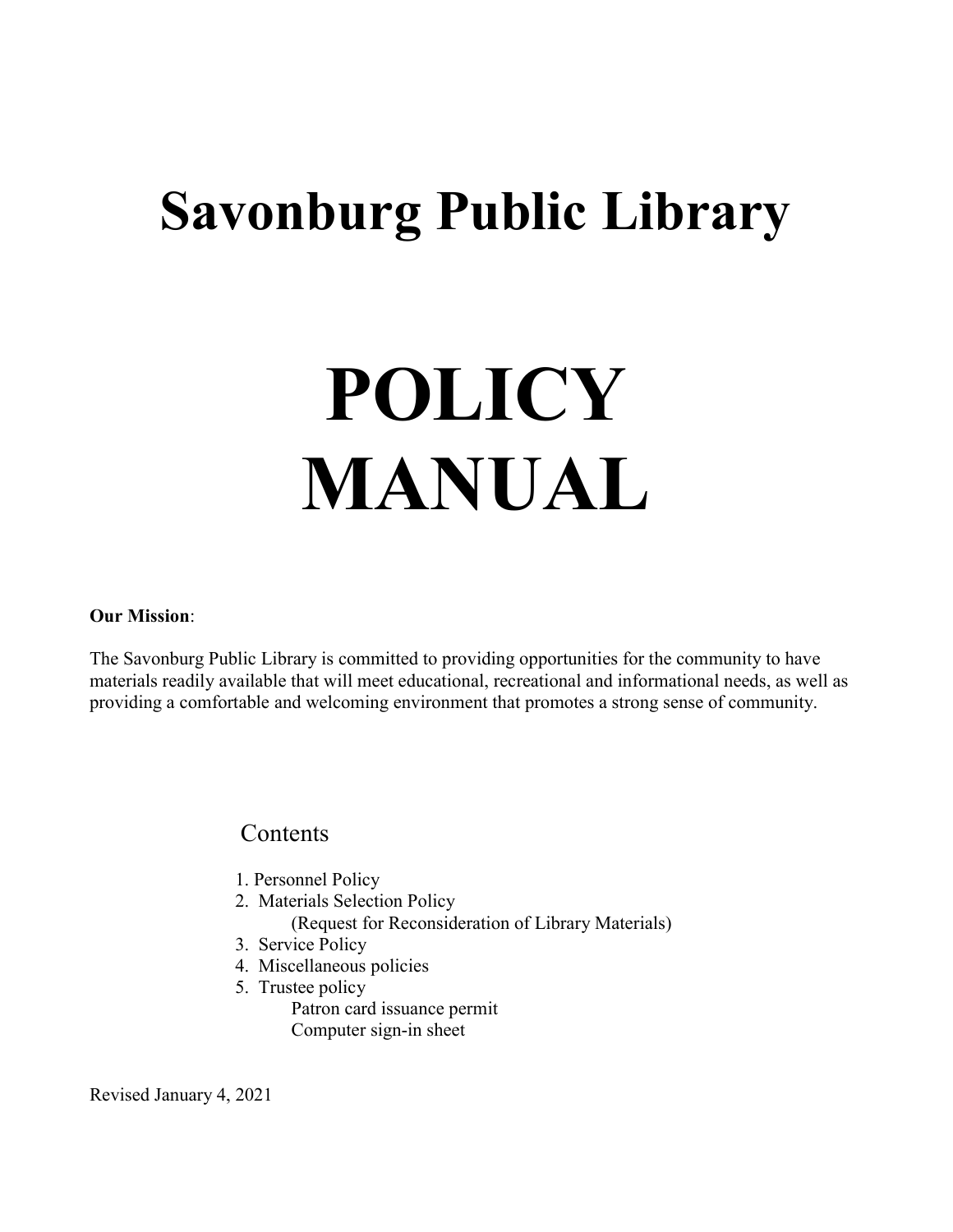## 1. PERSONNEL POLICY

## COMPLIANCE WITH EQUAL OPPORTUNITY AND OTHER LAWS

The library observes all federal and state laws concerning employment.

The Savonburg Public Library is an equal opportunity employer and does not discriminate based upon race, color, religion, sex, age, national origin, disability, or any other basis prohibited by law.

The library will not tolerate the harassment of one employee by another.

The library will follow the provisions of the Fair Labor Standards Act. Employees working more than 40 hours in one week will be paid time-and-a-half for the hours in excess of 40.

## CONTINUING EDUCATION AND TRAVEL

It is the policy of the library to encourage continuing education and professional involvement for employees. The library will pay regular wages for the time invested and pay the fee for the workshops attended. The Library Board, prior to the event, must approve the particular classes or workshops to qualify for reimbursement. The librarian will be paid the regular wage rate and reimbursed mileage for attendance at the annual Southeast Kansas Library System meetings.

## JOB EVALUATIONS

The board will conduct a written evaluation of the librarian at least once a year. The director will conduct a written evaluation of any staff at least once a year and submit the evaluation to the board for review. (Note: The employee's hire date may be used as the scheduled date for yearly evaluations.)

## NO SMOKING

The library is designated as a non-smoking facility. Those who wish to smoke must leave the building to do so, as required by state law.

## ALCOHOL AND DRUGS

The use, possession, sale, transfer, purchase, or being under the influence of illegal drugs or intoxicants or controlled substances by employees at any time on library premises is prohibited. If the board (or director) has reason to believe that an employee is in violation of this policy, the library reserves the right to test such employee(s).

## STANDARD OF CONDUCT AND CORRECTIVE ACTION

Violations of proper conduct will result in one of the following forms of corrective action: Discharge, suspension, oral warning, or written warning. In arriving at a decision for proper action, the following will be considered:

- 1. The seriousness of the infraction;
- 2. The past record of the employee;
- 3. The circumstances surrounding the matter.

## WORK WEEK/TIME SHEETS/PAY PERIODS

Pay periods shall be monthly with checks issues at the monthly board meeting. Any substitute librarian shall be paid minimum wage. Youth wages will follow the state guidelines.

## HOLIDAYS

The library will observe these holidays: New Year's Eve, New Year's Day, Memorial Day, Fourth of July, Labor Day, Thanksgiving, Christmas Eve, and Christmas. The board will approve a yearly holiday observance schedule which will be posted.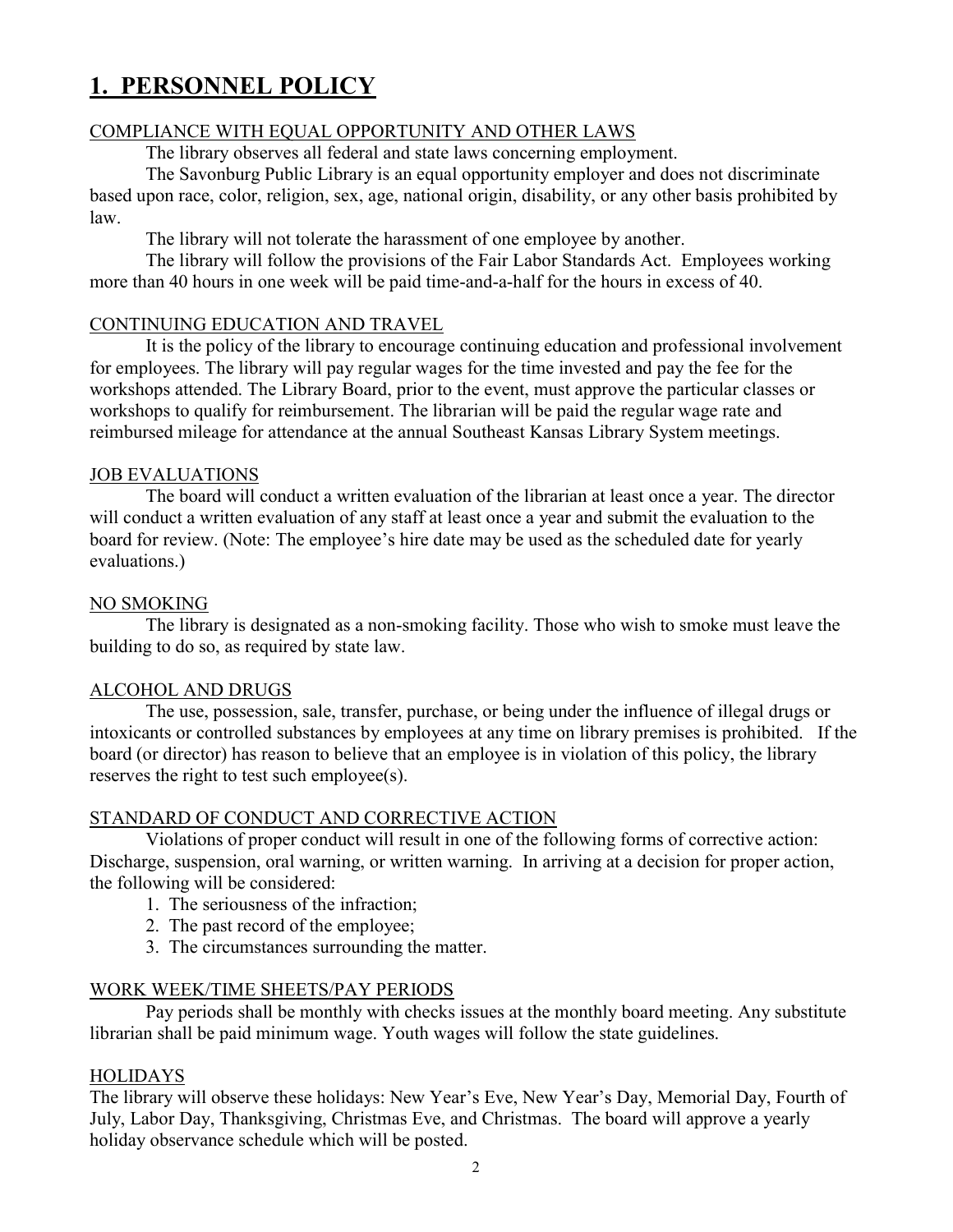## VACATION TIME/PERSONAL DAYS

There will be no paid vacation time for the librarian since at the present time the position is considered "part-time." If the librarian desires some time off, the request may be submitted to the Board for said days and the Board will make every effort to cover the requested days by staffing the library with a Board member or library aide.

## SICK LEAVE

No sick leave will be paid to the librarian due to the minimal number of hours worked weekly.

## OTHER LEAVE

Employees suffering a death in the immediate family may take up to three leave days, but no more than the equivalent of one week of work. One day is given for other family members.

An employee who is pregnant shall, upon the employee's request, be granted Maternity Leave without pay. All privileges and benefits shall be available to an employee on Maternity Leave, without pay status. The employee will be expected to return to work within a reasonable time after the end of pregnancy, which normally shall be for a period not to exceed six weeks. The leave may be extended beyond this period based upon medical necessity. Employees who have been on leave are required to furnish a statement of fitness to return to work from their physician. This policy shall be interpreted to treat employees on maternity leave no less favorably than employees on leave for sickness or temporary disability.

## SOCIAL SECURITY

The library contributes an amount equal to or more than the amount the employee contributes into the federal Social Security program. This provides for benefits under the Social Security Act, such as retirement, disability and death benefits.

## KANSAS PUBLIC EMPLOYEES RETIREMENT SYSTEM

There are no benefits paid to retirement due to hours worked yearly are under 1000.

## LIBRARY OPERATION

- 1. The library is open 4 days a week. Tuesdays and Thursdays from  $2 6$  p.m. Wednesdays from 4:00 – 6:00 p.m. and Saturdays from 10:00 a.m. – 12:00 noon.
- 2. If the librarian or library aide is unable to open the library, then the Board Chairman must be notified so a board member can be used as an emergency replacement. The library should be open promptly at hours stipulated. The board personnel that act as a replacement will not receive wages for time worked.
- 3. The librarian should not make business decisions without the Board's approval.
- 4. The librarian is to share all correspondence with the Board and leave for Board's disposal at the monthly Board Meeting. Correspondence that must be answered prior to board meeting is to be taken up with the board chairman.
- 5. The librarian's duties include cleaning of the library and the entry and restroom facilities.
- 6. During inclement weather or electrical outage, the library may be closed at the librarian's discretion. Patrons are urged to call the library if weather is questionable.
- 7. Due to safety and liability concerns, no person or group other than library staff will be allowed inside library facilities during non-operating hours .For library programs that take place outside the normal operating hours, staff will open doors a minimum of 15minutes before the start of the program.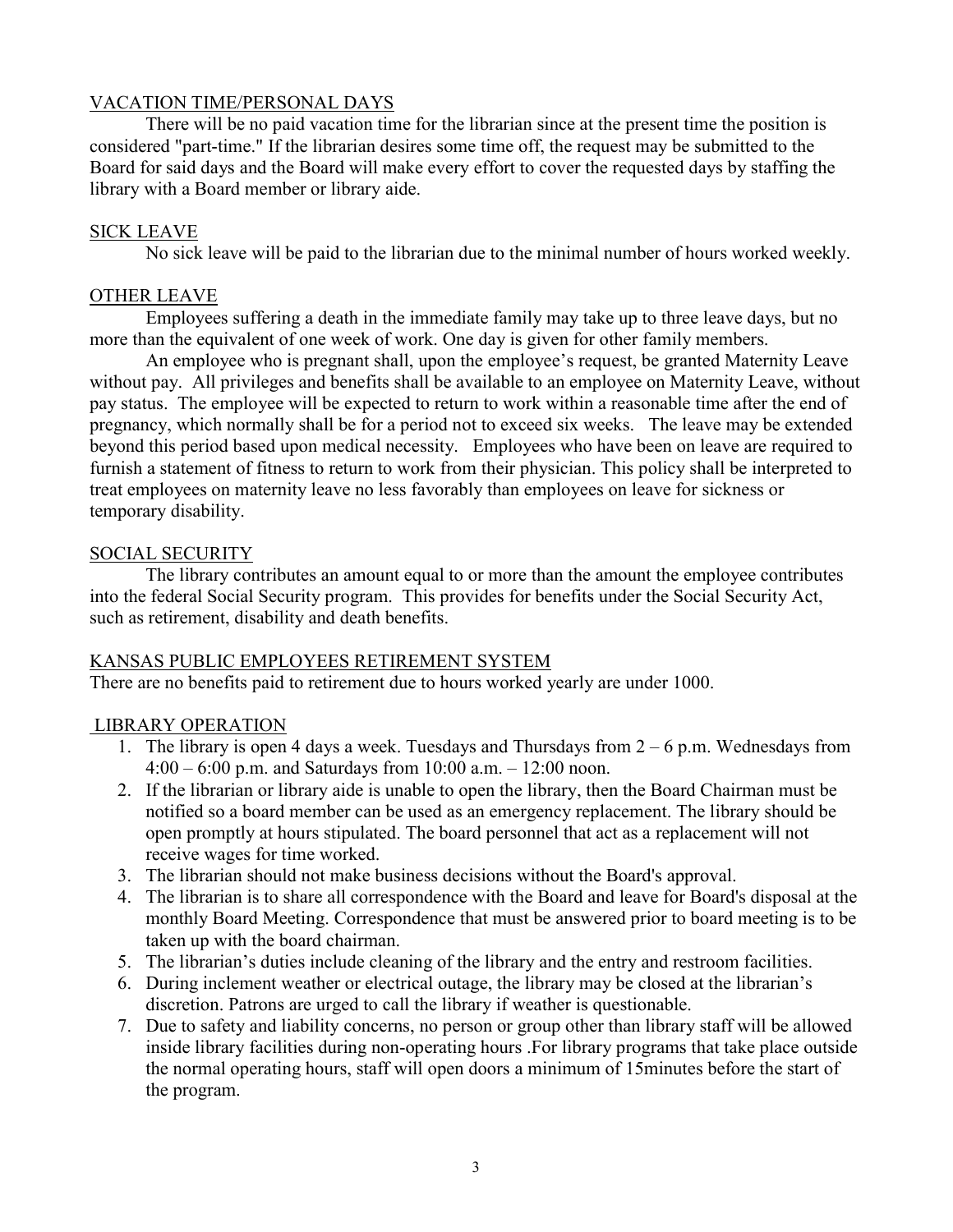## 2. MATERIALS SELECTION POLICY

Public libraries are authorized by K.S.A. 12-1219 et. seq. to acquire books and other materials by purchase, gift or exchange. The library seeks to provide informational, educational, and recreational materials for users of all ages. The board delegates responsibility for book selection to the librarian, and to those staff members to whom he/she delegates the responsibility.

The Library recognizes that many books are controversial and that any given item may offend some patrons. Selections will not be made on the basis of any anticipated approval or disapproval, but solely on the merits of the work in relation to the building of the collections and to serving the interests of patrons. Materials are evaluated as a whole and not on the basis of a particular passage or passages. Standard book selection tools will be used in the selection of materials.

Responsibility for the reading of children rests with their parents and legal guardians. Selection will not be inhibited by the possibility that adult books may inadvertently come into the possession of children. Children's books will be selected with the age and educational level of the children in mind.

The following general criteria are considered in selecting materials:

- 1. Strength of the existing collection in particular areas.
- 2. Reputation of the author, publisher, or producer
- 3. Reviews of the item
- 4. Suitability of subject, style and reading level for the intended audience
- 5. Current appeal and popular demand
- 6. Value of materials in relation to durability

Recommendations from the public are welcome.

In the event a patron requests that a specific work which is in the collection be removed from the library, the following action will be taken.

(1) The librarian and the patron will discuss the patron's reasons for the request, and the librarian will explain the library's materials selection policy. If the patron wishes to pursue the matter, he/she will be provided with a copy of this policy and a reconsideration form.

(2) The patron will fill out in full the reconsideration form.

(3) Upon receipt of the signed form, the librarian will examine the material in question, the issues raised, and the circumstances involved. He/she will then make a decision to remove or retain the material in question.

(4) The Library Director will respond in writing to complainant within two weeks of receipt, and will inform the individual of the availability of a board hearing.

(5) If the complainant desires a board hearing, the material reconsideration form, and other relevant material such as book reviews will be presented to the board at its next regular meeting.

(6) The board will review the materials and the reconsideration form listing the patron's objections. Final resolution of the matter will be made by the board with the guidelines for selection in mind.

Materials will remain in circulation while under challenge until a decision to remove them from the collection is made. Donated books are accepted with the understanding that they may be added to the library's collection, sold, or disposed of as the library determines is appropriate. The library will not appraise the value of donated books or other items.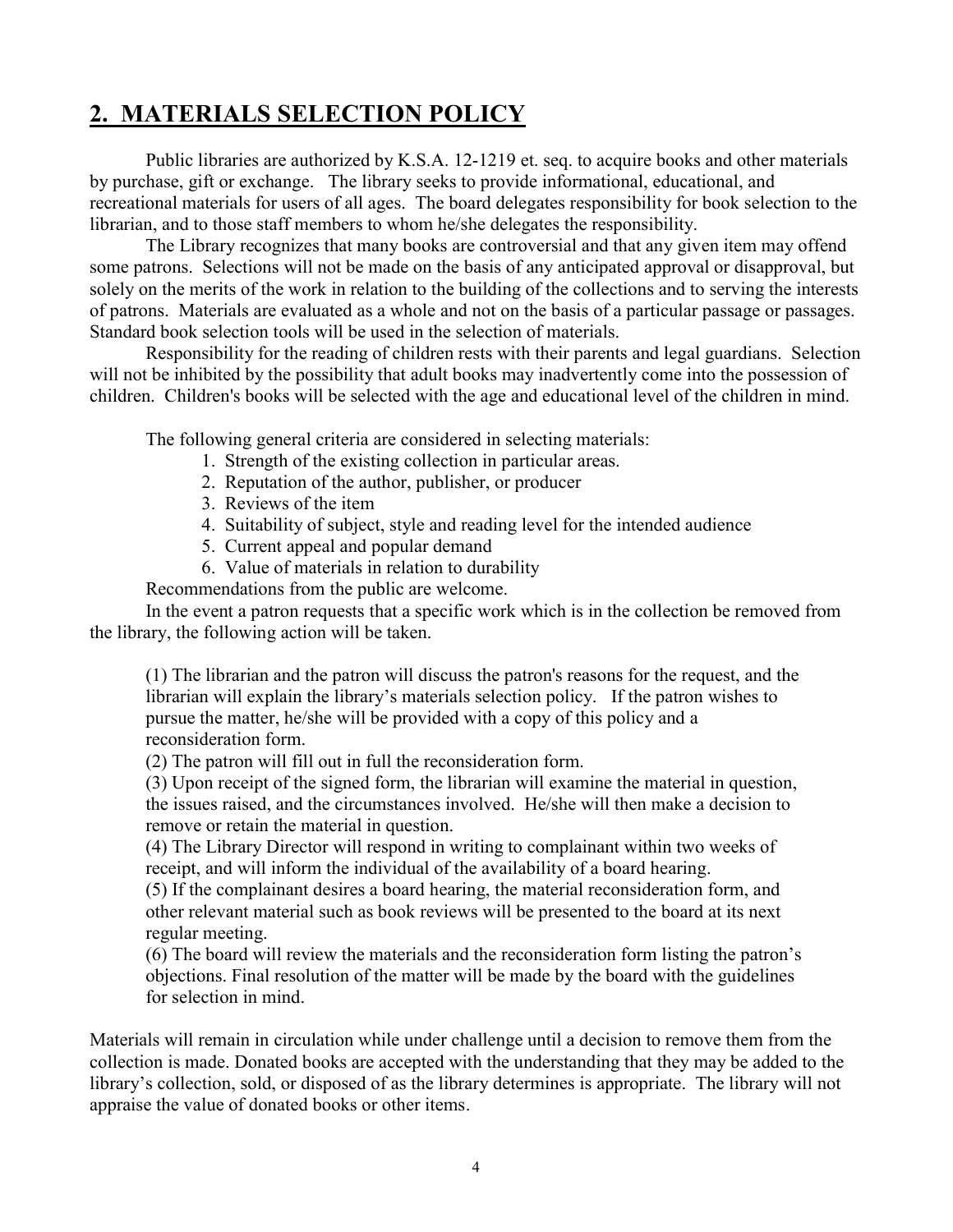Disposal of outdated books, magazines and unusable items received from the public and those materials presently in the library will be done in the following manner:

1. The Library Director will determine from ads, etc. if an item is worthy of sale.

2. If an item(s) is not sellable to anyone outside our patronage for any particular concern or cause, then the item(s) will be offered for sale to the library patrons.

3. If condition of books or items is such that they cannot be disposed of in the above-mentioned manner, they may be discarded.

4. Magazines may be disposed of after a period of three years, preferably by sale or gift.

## MATERIALS PLACEMENT

The Savonburg Public Library Staff use the Dewey Decimal Classification (DDC) system and Library of Congress (LC) subject headings to place materials in the proper subject area and to assign them to shelving categories. Selectors take into account age recommendations in reviews as they assign classification(s) and location(s) of materials.

 The Savonburg Public Library shelving areas are divided into sections such as Juvenile, Reference, Fiction, and DVDs for ease of use, but customers of any age may utilize materials from all sections of the library. It is the responsibility of parents or legal guardians, not the staff of the Savonburg Public Library, to monitor library use by minors.

## 3. SERVICE POLICY

## PATRON REGISTRATION

- 1. Residents of Savonburg are the primary population served by the library. Borrowing privileges are also extended to residents of Kansas's counties that participate in a regional system of cooperating libraries; this includes but is not limited to SEKnFind consortium libraries.
- 2. Persons under the age of 18 will be issued cards after obtaining the signature of a parent or guardian agreeing to be responsible for materials checked out on the card.
- 3. Identification showing current address is required at the time of the initial registration.
- 4. Businesses or institutions may be issued an institutional card. A list of the employee(s) entitled to use the card and signed by the owner or director of the institution will be kept on file.
- 5. Each patron in the SEKnFind consortium will whenever possible, have only one library patron account. The card will be from the patron's library of first registration or, if the patron moves, he or she may choose to change their home library to the new community.

## **CIRCULATION**

- 1. Loan periods are as follows: 1 week: DVD and Video cassettes, reference books with a barcode. 2 week: Books, magazines and all other circulating items. Loan periods for interlibrary loans will follow Savonburg Public Library guidelines.
- 2. No member of the staff will determine what may be checked out by a patron. A child's reading is the responsibility of the parent.
- 3. Reserves (holds) will be accepted on all circulating materials. The patron will be notified when the material is available.
- 4. Patrons who owe \$10.00 or more in fines or penalties to any library in the SEKnFind consortium will be denied loan privileges, computer access, and placement of holds until payment is made. Payment for fines \$10.00 or more may be made to Savonburg Public Library for other libraries and a receipt will be given and the monies sent on to the library to whom the money is owed. Lesser fines may be accepted at the librarian's discretion who will consider postage and handling of the monies expense.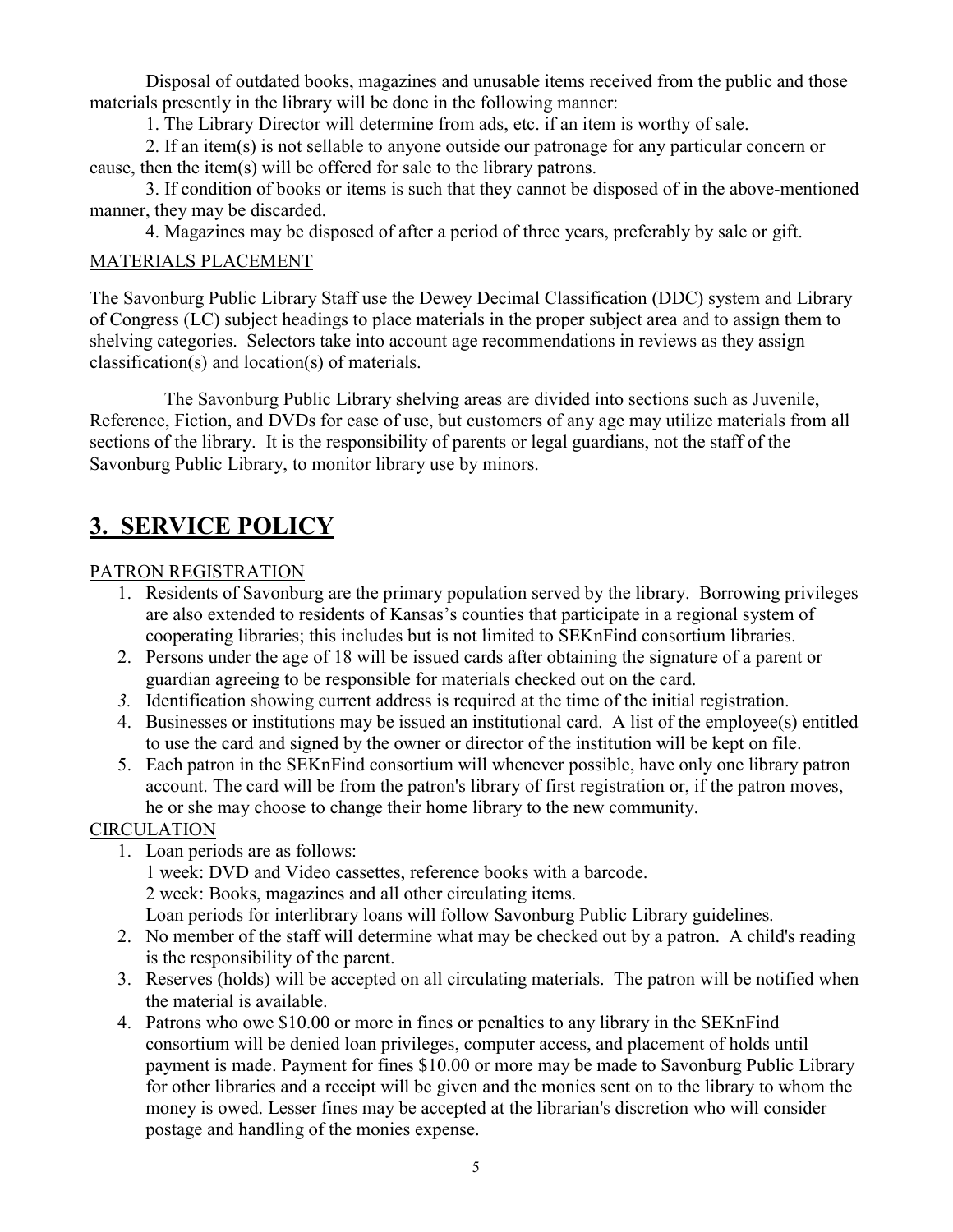- 5. Patrons with lost or overdue materials from other libraries may return items at Savonburg Public Library and they will be sent via the courier. Lost item charges must be settled by the patron at the original library.
- 6. A newly registered patron will be limited to checking out 2 items for their first visits. If those items are returned on time, the restriction will be removed.
- 7. Patrons with materials 14 or more days overdue will have borrowing privileges suspended until the items are returned or payment has been made for the lost items. Habitually late patrons (those who return items 30 days past the due date twice) will be restricted to borrowing two items at a time for the remainder of the calendar year.
- 8. Book and media drops are a convenience for our patrons. If an item is damaged because of a return in the incorrect drop box, the patron will be responsible for the damages. This includes but is not limited to a disc returned in the book drop or if a book is returned in the media drop and damages disc items.

## LOST AND DAMAGED ITEMS

- 1. No specific fines will be charged for overdue books.
- 2. Borrowers assume responsibility for items checked out on their cards. If items are lost or damaged beyond normal wear, the borrower will be charged.

Fees paid are for damage to municipal property and do not constitute a purchase of the item.

- 3. Long overdue materials will result in the loss of borrowing privileges until materials are returned. Additional steps may be taken to recover long overdue materials.
- 4. Replacement cost will be charged for items lost or damaged to the extent that the library no longer wishes them kept in the collection. If the item is no longer in print, the charge will be the greater of the original cost of the item or:

\$30.00 for hardback books

\$20.00 for children's hardback books

\$15.00 for nonfiction paperbacks

\$4.00 for fiction paperbacks

\$25.00 for videocassettes, books on tape, CD-ROM's and DVDs

The lesser amount may be charged at the library's discretion based on an items value.

## SAVONBURG PUBLIC LIBRARY – COMPUTER USE POLICY

 Computers are provided for use to our patrons. Efforts will be made to keep the public informed of any progressions made toward obtaining new equipment or software by postings in the library, as these things become available.

- 1. Users must have a current library card at the Savonburg Public Library or at a SEKnFind consortium library. Cardholders with overdue books may be denied access to the public computer until such a time as their card is returned to good standing.
- 2. Those persons asking to use a computer without a current library card will be asked to show a form of identification and be allowed use as a guest. Repeat users will be asked to acquire a library card.
- 3. Users must sign in at the desk before using the computer and will have read and agree to comply with the Computer Use Policy and the Internet Access Policy.
- 4. The software currently in the computers is copyrighted and may not be copied from the computer. Users may not download their own software programs to the library computers. Jump drives may be used to save or retrieve data.
- 5. Computer time will be rendered on a first-come, first-served basis. Time will be available at 30 minute intervals. If no one is waiting to use the computer, an additional 30 minutes may be extended to the current user, at the librarians' discretion. If it so happens that several patrons are waiting to use the computers, the time may then be limited to 20-minutes so that everyone may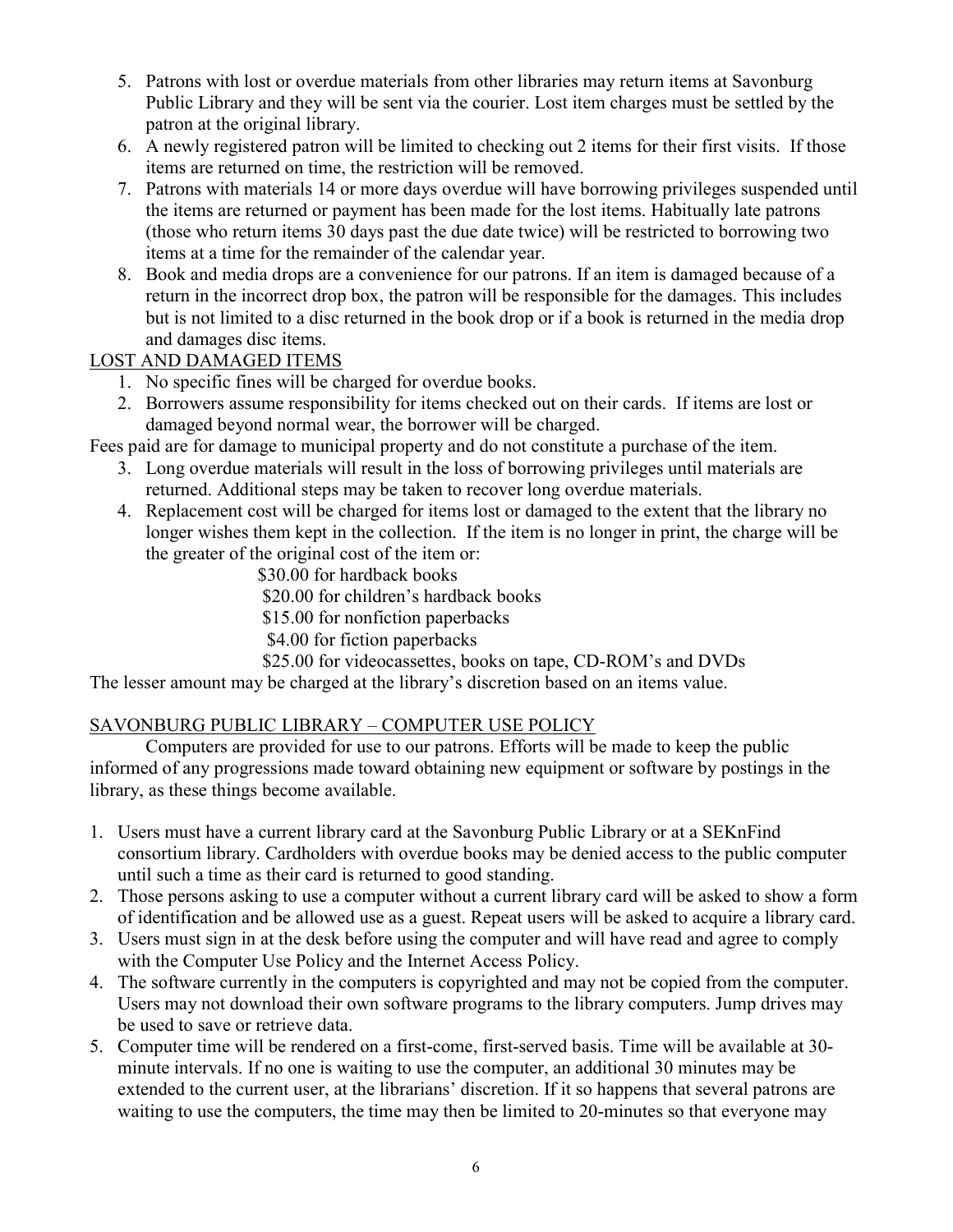have an opportunity to use them. More than one patron may be at the computers simultaneously, but this may make a patron ineligible for their own time on the computer in the same day.

- 6. Printing from the patron computer may be done for a fee. See prices posted.
- 7. Individuals using internet inside the library on their own devices must adhere to the internet access policy.
- 8. No food or drink is allowed at the tables where the computers are located.

## INTERNET ACCESS POLICY

- 1. The computer should always be used in a responsible manner. This means avoiding physical or other damage to the computer or internet sites, not using it for illegal purposes, and (since it is located in a public area) not displaying on-screen explicit images. Misuse of the computer or internet access may result in the loss of your computer privileges.
- 2. Users may upload/download information to your own disk or jump drive if you wish. Although, reasonable precautions will be taken, the computer is not guaranteed to be virus-free. If you put information on your own portable drive, you do so at your own risk. The library is not responsible for damage to a patrons' portable drive or computer or for any loss of data, damage or liability that may occur from the patron's use of the computer.
- 3. Users wishing to use e-mail should establish their own accounts with one of the free e-mail providers, and may use the library's computer to access their existing account. E-mail is available only to those having their own account. Internet access from the library's computer may not be used to send threatening, obscene, abusive or harassing messages, or for any illegal purposes.
- 4. No user of the library's computer to access the internet has any expectation of privacy. It is possible to determine the information accessed by users and no user should expect that any communications or any other use of the computer is private or confidential in any way.

## STAFF ASSISTANCE

As time permits, the library staff will assist patrons in accessing the internet, and in searching for particular information. They cannot, however, provide in-depth training in the use of the internet. The librarian may have access to useful books which can help a patron learn more about using the internet. Also information is often already available in the library and the librarian will assist patrons in obtaining it.

## OBJECTIONABLE MATERIAL

The Savonburg Public Library does not monitor and has no control over the information accessed through the internet and cannot be held responsible for its content. The internet may contain information or material which may be considered objectionable, inappropriate, or unreliable.

## USE OF THE INTERNET BY MINORS

Parents or guardians who wish to allow their children under the age of 18 to use the internet, must sign a permission slip or accompany their children on the computer.

## NON-RESIDENTS

Non-residents of Savonburg are welcome to use the internet if it is not already in use by showing a valid driver's license or photo identification.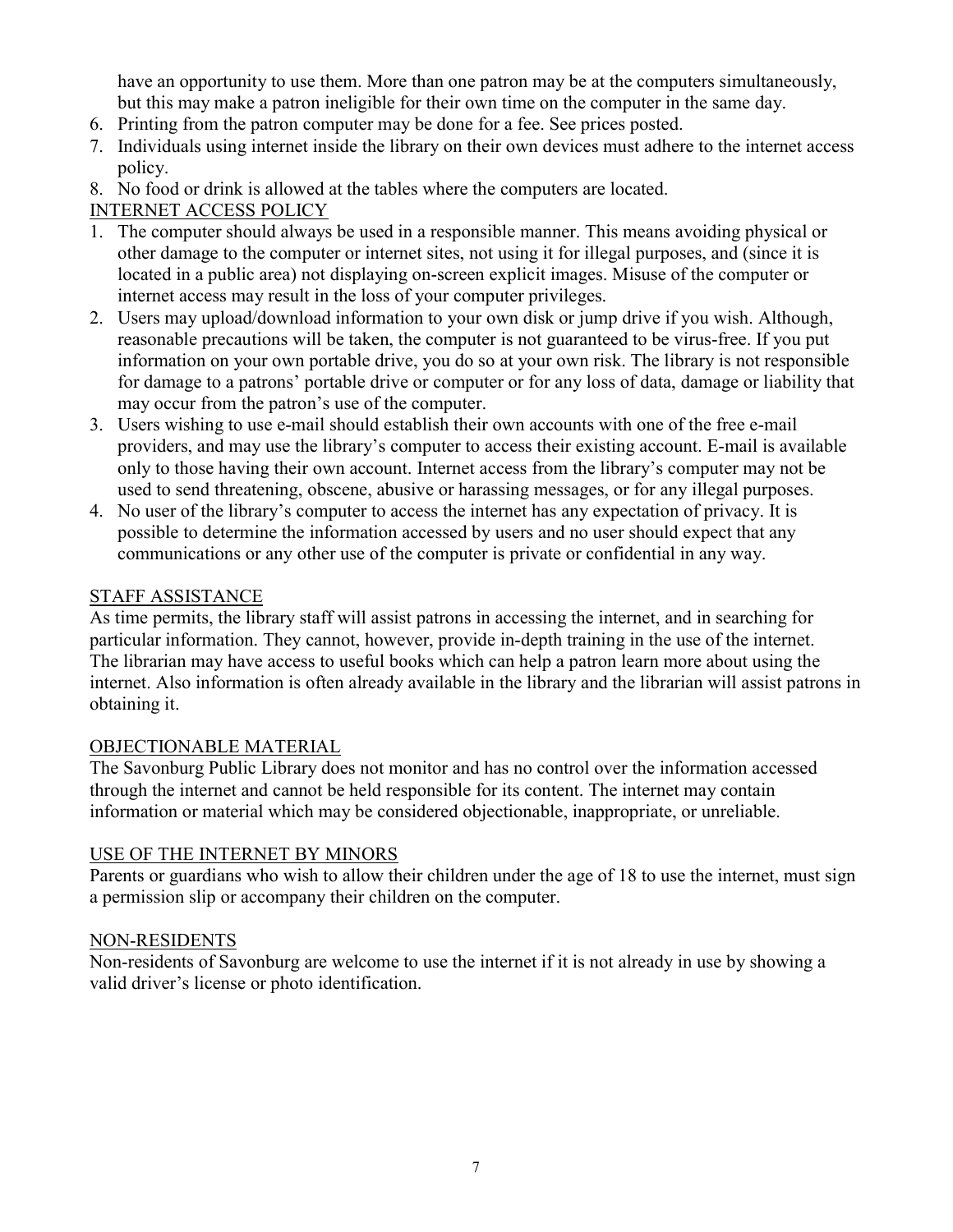## INTERNET SAFETY POLICY **INTRODUCTION**

Public access to the Internet and online services have become an integral part of the Savonburg Public Library's programs and services. The intent of this policy is to meet the provisions of the Kansas Children's Internet Protection Act, as well as provide guidelines for patrons and staff regarding online computer use of Internet accessible computers.

The purpose of the Internet Safety Policy of Savonburg Public Library is to implement and enforce technology protection measures to: ensure that no minor has access to visual depictions that are child pornography, harmful to minors, or obscene; and ensure that no person has access to visual depictions that are child pornography or obscene while using a public access computer.

Developed under the direction of the Board of the Savonburg Public Library this Internet Safety Policy was discussed and adopted during an open meeting of the Library Board on September 5, 2017.This policy supersedes all previous Internet Safety Policy statements of the Savonburg Public Library and is effective on September 5, 2017.

This policy document will be reviewed by the Savonburg Public Library Board at least every three years.

## LEGAL REQUIREMENTS

The Savonburg Public Library's Internet Safety Policy complies with the applicable requirements of subsection (b) and L. 2013, Ch. 98, sec. 1, and amendments thereto, commonly known as the Kansas Children's Internet Protection Act.

The Savonburg Public Library has in place a policy of Internet safety for minors, including the operation of a technology protection measure or other process that blocks or filters online access to visual depictions that are child pornography, harmful to minors or obscene as defined in L. 2013, Ch. 98, and Sec.1.

## SUPERVISION AND MONITORING

Subject to staff supervision, technology protection measures may be disabled only for bona fide research or other lawful purpose.

It shall be the responsibility of all members of the Savonburg Public Library staff to supervise and monitor usage of the online computer network and access to the Internet in accordance with this policy and the Kansas Children's Internet Protection Act.

Patrons who encounter web sites which they believe should be blocked but which are not, or who are prevented from accessing web sites which they believe should not be blocked may submit a complaint. This should be given in writing to the library director or staff person in charge and include the URL of the site in question and whether the request is to block or unblock it. Staff shall examine the site and determine whether it should be blocked or unblocked. If the technology protection measure being used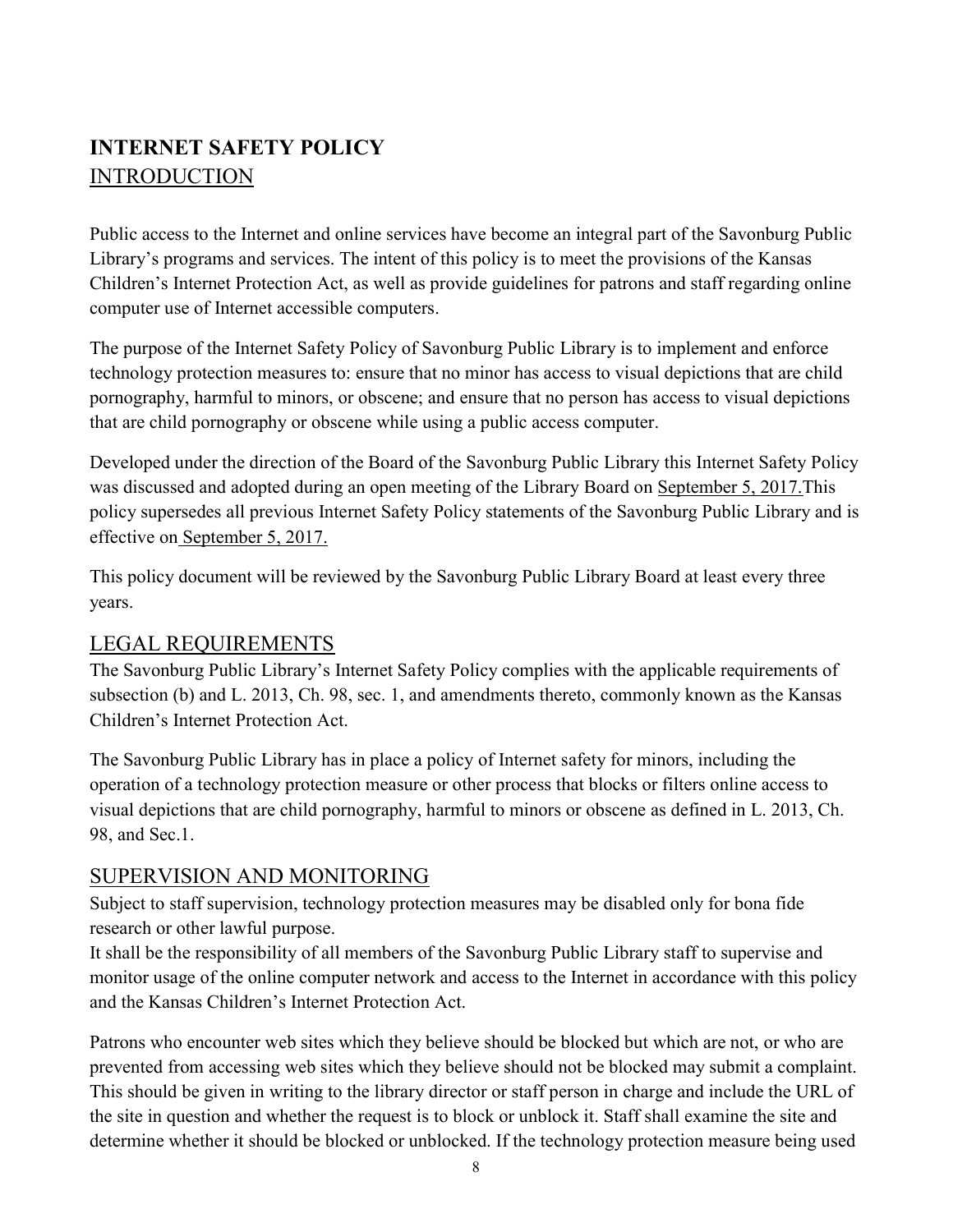is a regional service, the information and recommendation shall be forwarded to the appropriate regional staff.

Complaints about enforcement of this policy or observed patron behavior which violate this policy shall also be submitted in writing to the library director or staff person in charge, providing as much detail as possible.

The library shall inform patrons of the provisions of this policy, including the standards used and procedures for complaint, by making the policy available on the library's web site and in print at the circulation desk.

| Melody Burkholder         | Kathy Hale       |
|---------------------------|------------------|
| Library Board Chairperson | Library Director |

The effective date of the last review of this policy is September 5, 2017

| <b>Adoption Date:</b>     | September 5, 2017 |
|---------------------------|-------------------|
| <b>First Review Date:</b> | October, 2, 2018  |
| Second review date:       | October 1, 2019   |
| Third Review date         | December 8, 2020  |

## OTHER SERVICES

- 1. Items not owned locally, or not currently available, may be requested on interlibrary loan. Patrons should provide a local phone number or an email address if they wish a courtesy notification of material arrivals.
- 2. The staff of Savonburg Public Library will offer reference assistance to those needing help in using the library, finding the materials they need, and locating information. Such assistance may be rendered in-house, over the telephone, or by e-mail.
- 3. Information on state and local organizations, activities, meetings, or events of a noncommercial nature may be made available to the public through the library's bulletin board, front windows and handout areas. Only one copy of any item may be posted on the bulletin board; multiple copies of handouts will be accepted. Dated items will be removed after the event they publicize is past. Items not pertaining to a specific date may be removed after one month on the bulletin board or two months in a handout area.
- 4. The library phone is a business phone. Patron's calls are to be limited to emergencies only.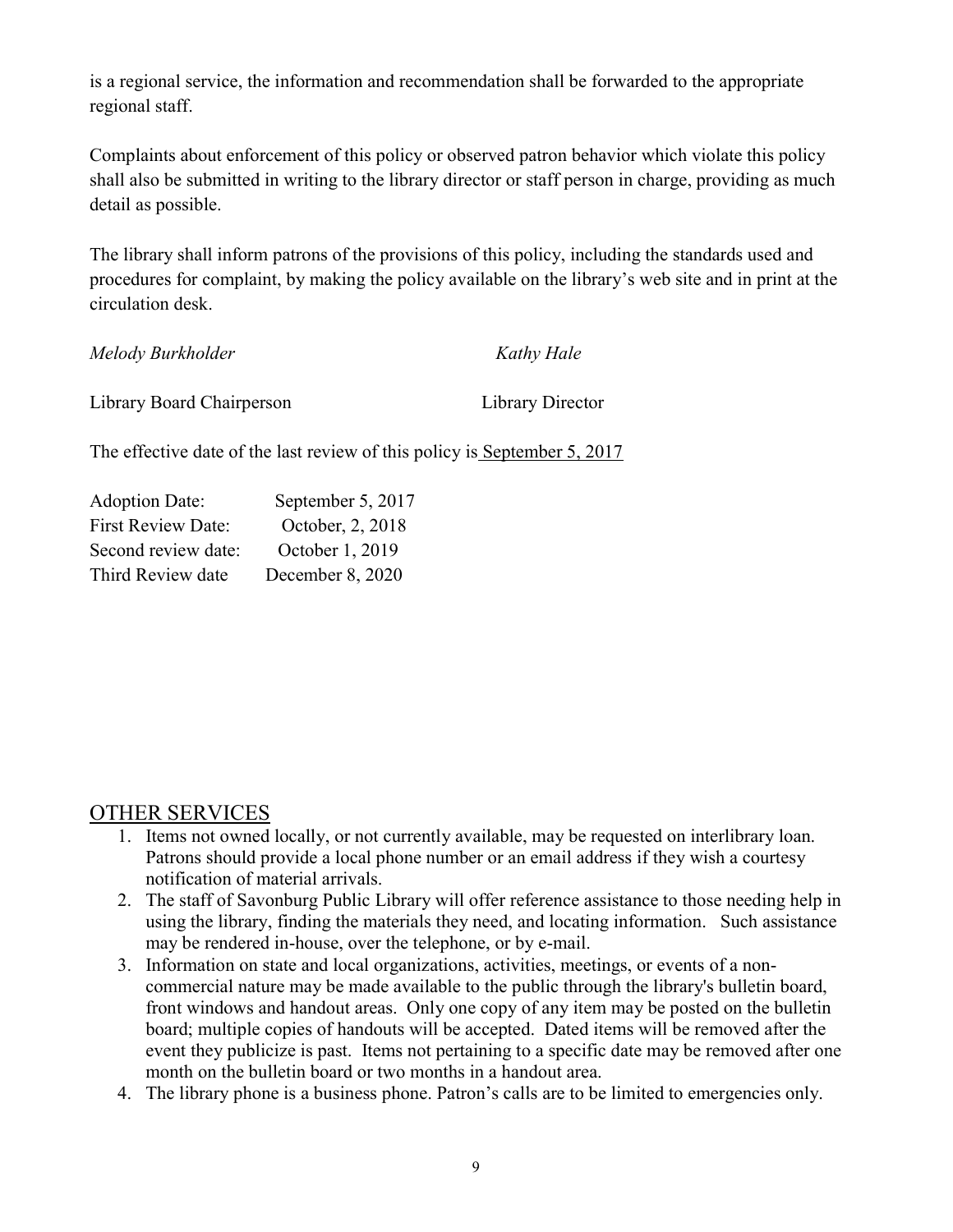## 4. MISCELLANEOUS POLICIES

## **CONFIDENTIALITY**

Information regarding an individual's use of the library shall be regarded as confidential. As permitted by K.S.A. 45-221 (a) (23), records of patron registration and circulation, which pertain to identifiable individuals, are deemed to be not subject to disclosure under the Kansas Open Records Act. Such records shall not be made available to anyone other than the cardholder or those who have signed to accept responsibility for items checked out on the card, except pursuant to a court order.

If patron information is requested by a member of the police force or other agency, all staff should be aware that no information is to be given out. Police should be informed that the administration of SEKnFind rests with the Southeast Kansas Library System. Police or other requests for information should be referred to the Director of SEKLS, or in their absence, someone else on the SEKLS staff. PATRON BEHAVIOR

Anyone's conduct that is disruptive to library operations and other patrons' use of the library may have the privilege of using the library abridged or denied to the extent necessary to deal with the problem. Such conduct includes, but is not limited to, the following.

--Damaging library property

--Threatening or harassing patrons or staff members

-- All service animals are welcome, and other animals "by invitation"

--Smoking

--Playing of audio equipment so that others may hear it

--Talking loudly enough to disturb others

--Body odor so offensive as to disturb others

--Anything that may be reasonably expected to result in injury to self or others

--Any illegal activity

Patrons indulging in improper conduct may be asked to cease that conduct, to move to another location or activity, or to leave the library; severe or recurring problems may be dealt with by barring use of the library to the individual involved, or by making library use conditional. In general, the least restrictive means, which effectively deals with the conduct, should be employed. Minor problems should be dealt with by the staff member observing it; more serious or recurring problems should be handled by the senior staff member on duty. Only the Director or library board may bar an individual indefinitely from use of the library.

## UNATTENDED CHILDREN

The library does not provide care or supervision of children, except to the extent needed to uphold library rules of conduct and use, and does not accept responsibility for such care. Parents or other caregivers are responsible for their children's behavior. Children under the age of eight may not be left unattended in the library, except during scheduled library-sponsored programs. Children age eight and older may be left unattended providing they are mature enough to stay alone and observe proper conduct. Such children are subject to the same rules of conduct as other patrons and the same consequences, including being asked to leave the library.

Children left unattended in the library in violation of this policy may be considered a child in need of care, and the matter referred to the Kansas Department of Children and Families or other authorities.